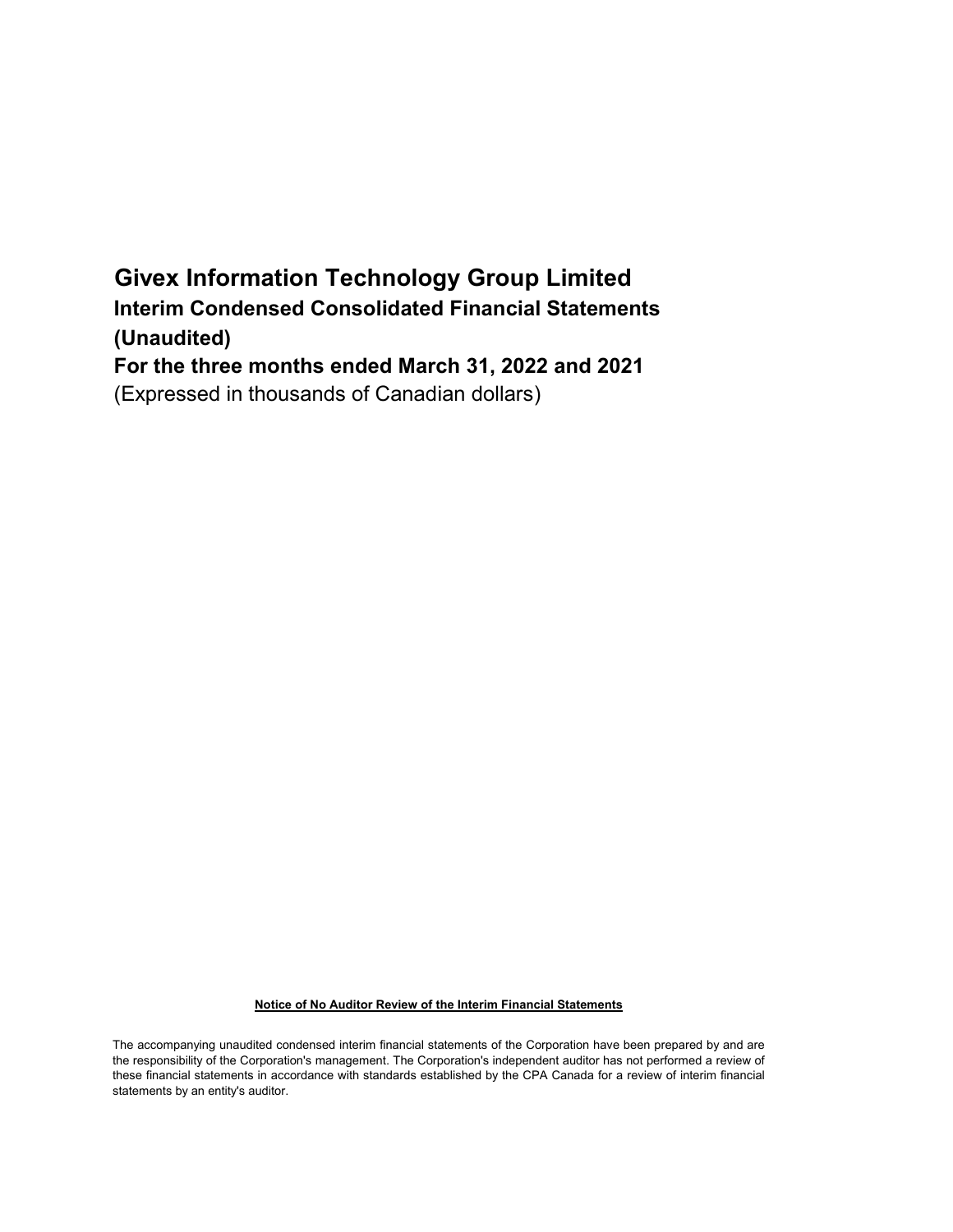### (Unaudited) As at March 31, 2022 and December 31, 2021 (Expressed in thousands of Canadian dollars) Givex Information Technology Group Limited Interim Condensed Consolidated Statements of Financial Position

|                                                                                      | March 31,<br>2022 | December 31,<br>2021<br>(audited) |        |  |
|--------------------------------------------------------------------------------------|-------------------|-----------------------------------|--------|--|
| Assets                                                                               |                   |                                   |        |  |
| Current assets:                                                                      |                   |                                   |        |  |
| Cash and cash equivalents                                                            | \$<br>28,833      | \$                                | 36,817 |  |
| Restricted cash                                                                      | 1,730             |                                   | 2,661  |  |
| Term deposits                                                                        | 505               |                                   | 496    |  |
| Trade receivables                                                                    | 8.416             |                                   | 8.425  |  |
| Inventory                                                                            | 3,362             |                                   | 2,300  |  |
| Prepaid expenses and deposits                                                        | 894               |                                   | 1,667  |  |
| Total current assets                                                                 | 43,740            |                                   | 52,366 |  |
| Non-current assets:                                                                  |                   |                                   |        |  |
| Non-current prepaid expenses and deposits                                            | 723               |                                   | 604    |  |
| Loans receivable                                                                     | 1,044             |                                   | 1,144  |  |
| Property and equipment                                                               | 2,520             |                                   | 2,007  |  |
| Right-of-use assets                                                                  | 5,156             |                                   | 5,567  |  |
| Goodwill (Note 5)                                                                    | 6,451             |                                   | 2,476  |  |
| Intangible assets (Note 6)                                                           | 9,011             |                                   | 2,641  |  |
| Deferred income tax asset                                                            | 2,741             |                                   | 3,687  |  |
| Total non-current assets                                                             | 27,646            |                                   | 18,126 |  |
| <b>Total assets</b>                                                                  | \$<br>71,386      | \$                                | 70,492 |  |
| <b>Liabilities</b><br>Current liabilities:<br>Current portion of bank loans (Note 7) | \$<br>4,055       | \$                                | 3,992  |  |
| Trade and other payables                                                             | 4,649             |                                   | 6,685  |  |
| Government remittances payable                                                       | 383               |                                   | 770    |  |
| Income taxes payable                                                                 | 631               |                                   | 548    |  |
| Current portion of contingent consideration payable                                  | 249               |                                   | 123    |  |
| Current portion of promissory notes payable                                          | 331               |                                   | 334    |  |
| Current portion of lease liabilities                                                 | 2,285             |                                   | 2,282  |  |
| Contract liabilities                                                                 | 3,154             |                                   | 3,834  |  |
| <b>Total current liabilities</b>                                                     | 15,737            |                                   | 18,568 |  |
| Non-current liabilities:                                                             |                   |                                   |        |  |
| Bank loans (Note 7)                                                                  | 2,636             |                                   | 386    |  |
| Forgivable loan                                                                      | 40                |                                   | 40     |  |
| Contingent consideration payable                                                     | 94                |                                   | 220    |  |
| Promissory notes payable                                                             | 1,304             |                                   | 336    |  |
| Lease liabilities                                                                    | 3,498             |                                   | 3,962  |  |
| Total non-current liabilities                                                        | 7,572             |                                   | 4,944  |  |
| <b>Total liabilities</b>                                                             | 23,309            |                                   | 23,512 |  |
| <b>Shareholders' Equity</b>                                                          |                   |                                   |        |  |
| Share capital (Note 8)                                                               | 26,307            |                                   | 23,346 |  |
| Contributed surplus                                                                  | 7,059             |                                   | 6,342  |  |
| Retained earnings                                                                    | 14,711            |                                   | 17,292 |  |
| Total shareholders' equity                                                           | 48,077            |                                   | 46,980 |  |
| Total liabilities and shareholders' equity                                           | \$<br>71,386      | \$                                | 70,492 |  |

The accompanying notes form an integral part of these interim condensed consolidated financial statements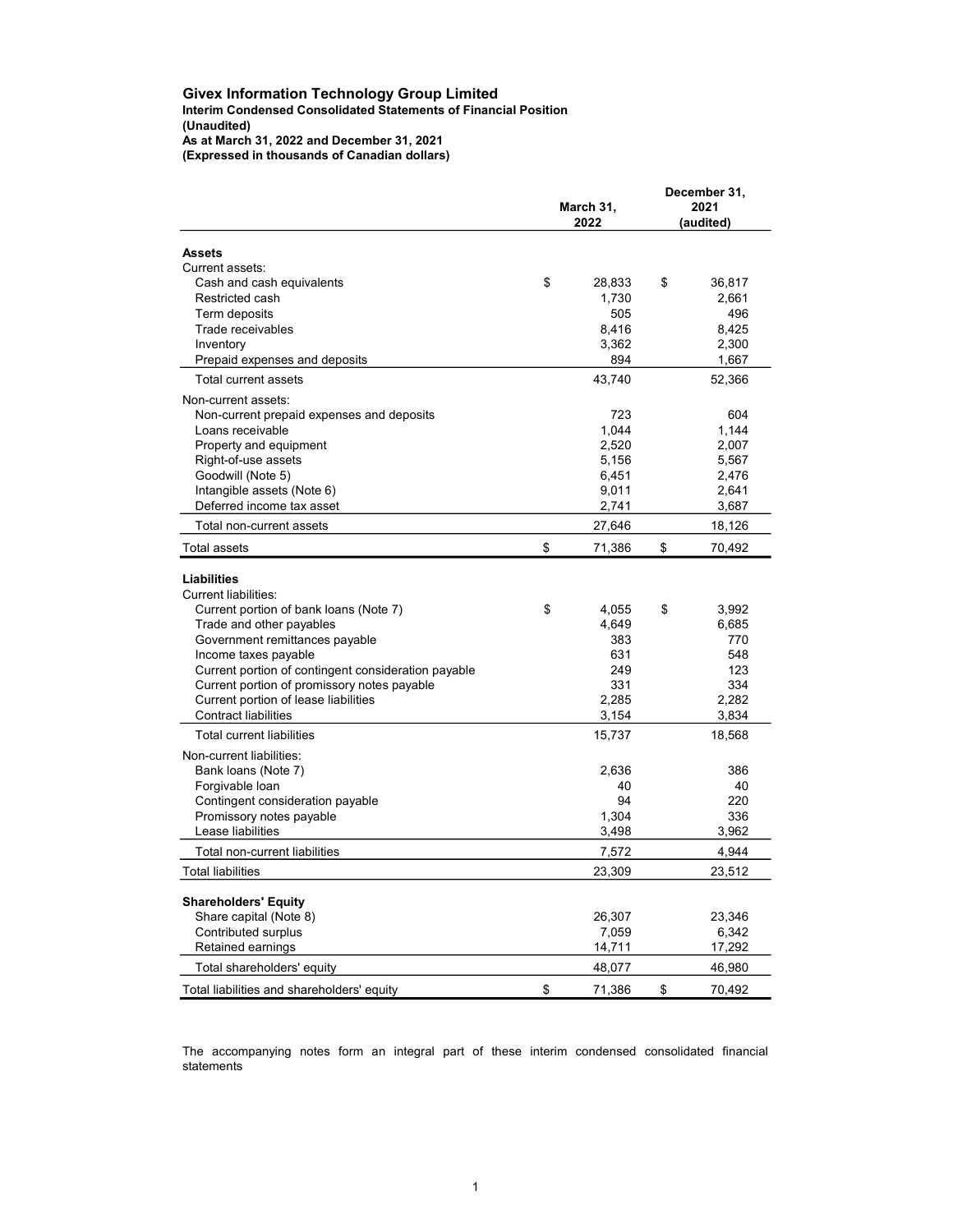## Givex Information Technology Group Limited

(Unaudited) For the three months ended March 31, 2022 and 2021 Interim Condensed Consolidated Statements of Loss and Comprehensive Loss

(Expressed in thousands of Canadian dollars)

|                                                       | 2022          | 2021         |
|-------------------------------------------------------|---------------|--------------|
| Revenue from contracts with customers                 |               |              |
| Services and payments revenue                         | \$<br>15,127  | \$<br>12,303 |
| Hardware and other revenue                            | 1,205         | 683          |
| Total revenue                                         | 16,332        | 12,986       |
|                                                       |               |              |
| Direct cost of revenues                               |               |              |
| Services and payments revenue                         | 4,518         | 3,840        |
| Hardware and other revenue                            | 900           | 412          |
| Total direct cost of revenues                         | 5,418         | 4,252        |
| Gross profit                                          | 10,914        | 8,734        |
|                                                       |               |              |
| <b>Expenses</b>                                       |               |              |
| General and administrative (Note 11 and Note 13)      | 8,948         | 7,220        |
| Sales and marketing                                   | 710           | 190          |
| Foreign exchange (gain) loss                          | (14)          | 49           |
| Depreciation of property and equipment                | 230           | 410          |
| Depreciation of right-of-use assets                   | 589           | 500          |
| Share-based compensation                              | 2,989         |              |
| Amortization of intangible assets                     | 439           | 227          |
|                                                       | 13,891        | 8,596        |
| Income (loss) before undernoted item and income taxes | (2, 977)      | 138          |
| Net finance costs                                     | 131           | 130          |
| Income (loss) before income taxes                     | (3, 108)      | 8            |
| Income tax provision (recovery) (Note 9)              | (527)         | 17           |
| Loss and comprehensive loss                           | \$<br>(2,581) | \$<br>(9)    |
| Loss per share (Note 10)                              |               |              |
| Basic and diluted                                     | \$<br>(0.02)  | \$           |

The accompanying notes form an integral part of these interim condensed consolidated financial statements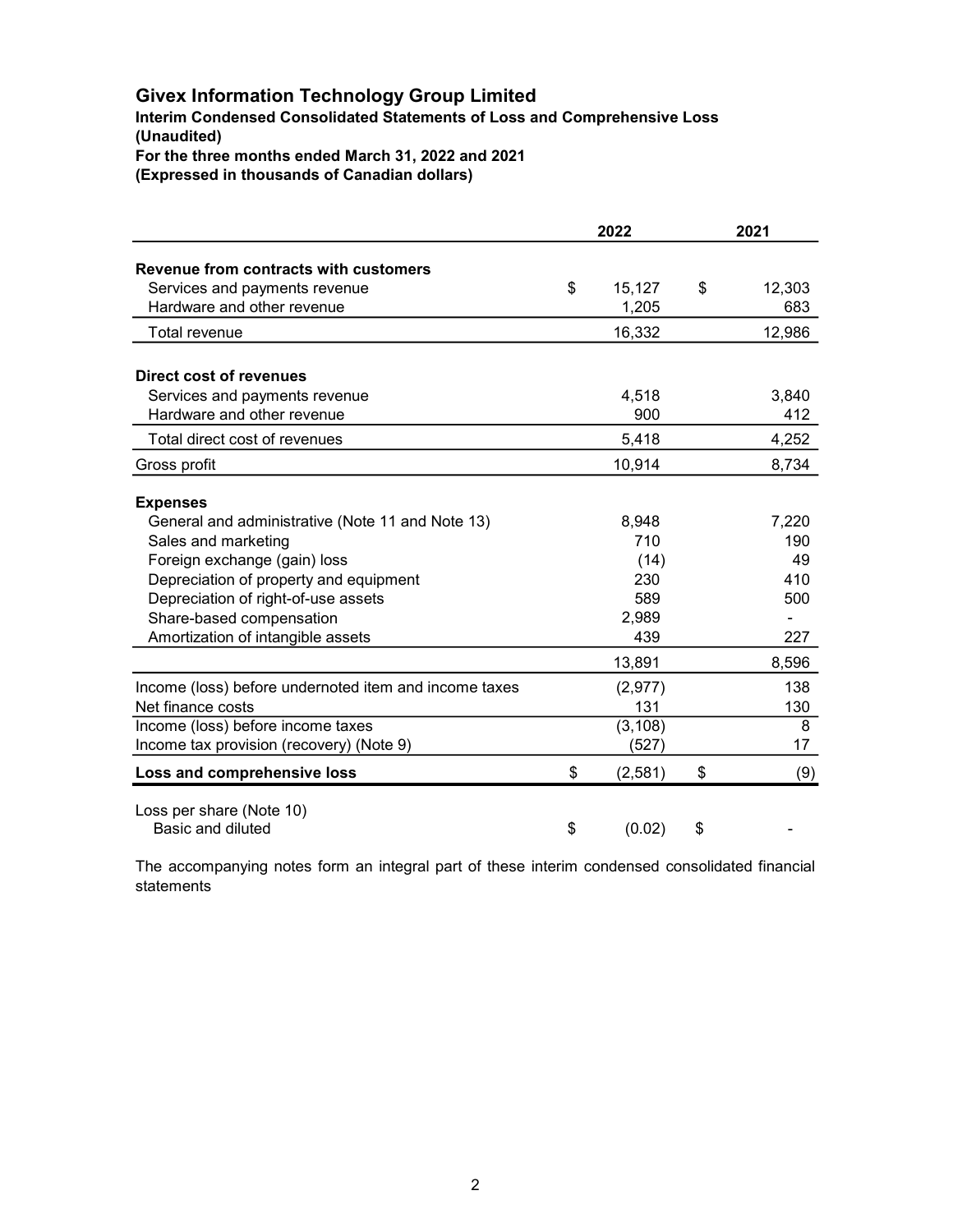## Three months ended March 31, 2022 and 2021 (Expressed in thousands of Canadian dollars, except number of shares) Givex Information Technology Group Limited Interim Consolidated Statements of Changes in Shareholders' Equity

|                                                                                                                                     | Number of                  |  |               |                   |                  | Contributed |                          |    |                 |
|-------------------------------------------------------------------------------------------------------------------------------------|----------------------------|--|---------------|-------------------|------------------|-------------|--------------------------|----|-----------------|
|                                                                                                                                     | common shares <sup>1</sup> |  | Share capital | Retained earnings |                  | surplus     |                          |    | Total equity    |
| Balance as at December 31, 2020<br>Net loss                                                                                         | 90,213,300 \$              |  | $3,604$ \$    |                   | 18,809 \$<br>(9) |             | $\overline{\phantom{0}}$ | \$ | 22,413<br>(9)   |
| As at March 31, 2021                                                                                                                | 90,213,300 \$              |  | $3,604$ \$    |                   | 18,800 \$        |             |                          |    | 22,404          |
| Balance as at December 31, 2021                                                                                                     | 115,108,304 \$             |  | 23,346 \$     |                   | 17,292 \$        |             | $6,342$ \$               |    | 46,980          |
| Net loss<br>Shares issued pursuant to business combinations (Note 4)<br>Shares issued pursuant to vesting of restricted share units | 814.081<br>2,271,675       |  | 689<br>2,272  |                   | (2,581)          |             | (2,272)                  |    | (2,581)<br>689  |
| Share-based compensation to employees<br>As at March 31, 2022                                                                       | 118,194,060 \$             |  | 26,307 \$     |                   | 14,711 \$        |             | 2,989<br>7,059           |    | 2,989<br>48,077 |

The accompanying notes form an integral part of these interim condensed consolidated financial statements

<sup>1</sup> All periods presented reflect the 20:1 stock split effective on November 25, 2021.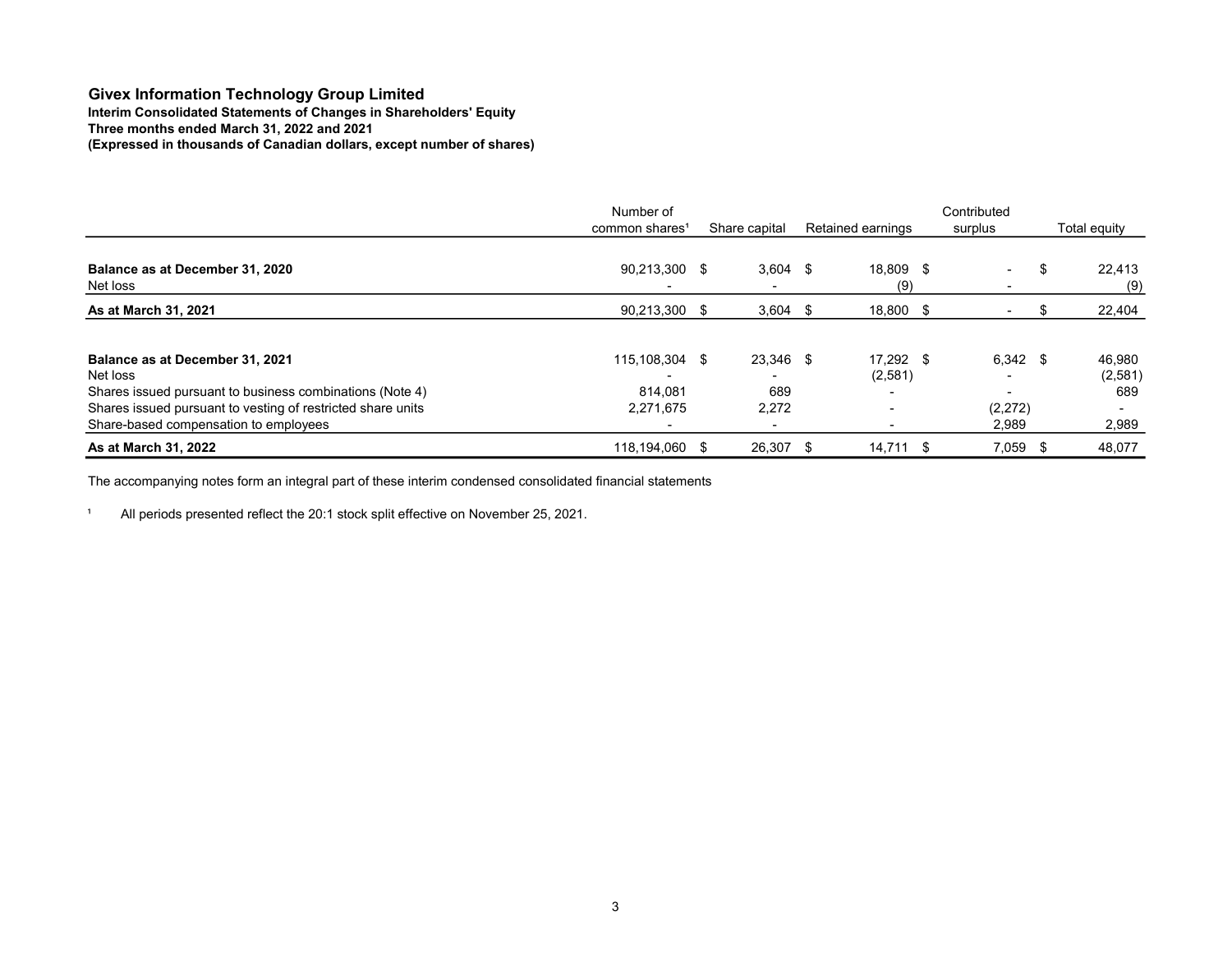## Givex Information Technology Group Limited

## (Unaudited) Interim Condensed Consolidated Statements of Cash Flows For the three months ended March 31, 2022 and 2021

(Expressed in thousands of Canadian dollars)

|                                                       | 2022          |    |         |
|-------------------------------------------------------|---------------|----|---------|
| <b>Operating activities</b>                           |               |    |         |
| Net loss                                              | \$<br>(2,581) | \$ | (9)     |
| Items not affecting cash and cash equivalents:        |               |    |         |
| Depreciation of property and equipment                | 230           |    | 410     |
| Depreciation of right-of-use assets                   | 589           |    | 500     |
| Finance costs                                         | 131           |    | 130     |
| Amortization of intangible assets                     | 439           |    | 227     |
| Gain on termination of lease contract                 | (30)          |    |         |
| Share-based compensation                              | 2,989         |    |         |
| Income tax expense (recovery)                         | (527)         |    | 17      |
| Unrealized foreign exchange gain                      | (7)           |    | (99)    |
|                                                       | 1,233         |    | 1,176   |
| Net changes in non-cash working capital (Note 12)     | (3,236)       |    | 4,455   |
| Interest paid                                         | (119)         |    | (130)   |
| Income taxes paid                                     | (67)          |    | (275)   |
| Cash flows provided by (used in) operating activities | (2, 189)      |    | 5,226   |
|                                                       |               |    |         |
| <b>Investing activities</b>                           |               |    |         |
| Change in restricted cash                             | 931           |    |         |
| Consideration paid on business acquisition, net of    | (7, 832)      |    | (971)   |
| cash acquired (Note 4)                                |               |    |         |
| Purchase of property and equipment                    | (882)         |    | (139)   |
| Proceeds from repayment of loans receivable           | 100           |    |         |
| Advances on loans receivable                          |               |    | (141)   |
| Cash flows used in investing activities               | (7,683)       |    | (1,251) |
| <b>Financing activities</b>                           |               |    |         |
| Lease payments                                        | (617)         |    | (514)   |
| Repayment of promissory notes payable                 | (3)           |    | (32)    |
| Proceeds from bank loans                              | 3,000         |    | 1,334   |
| Repayment of bank loans                               | (687)         |    | (473)   |
| Proceeds from forgivable loan                         |               |    | 10      |
| Cash flows provided by financing activities           | 1,693         |    | 325     |
| Foreign exchange loss on cash and cash equivalents    | 195           |    | 169     |
| Net change in cash and cash equivalents               | (7,984)       |    | 4,469   |
| Cash and cash equivalents - beginning of year         | 36,817        |    | 15,065  |
| Cash and cash equivalents - end of period             | \$<br>28,833  | \$ | 19,534  |

The accompanying notes form an integral part of these condensed interim consolidated financial statements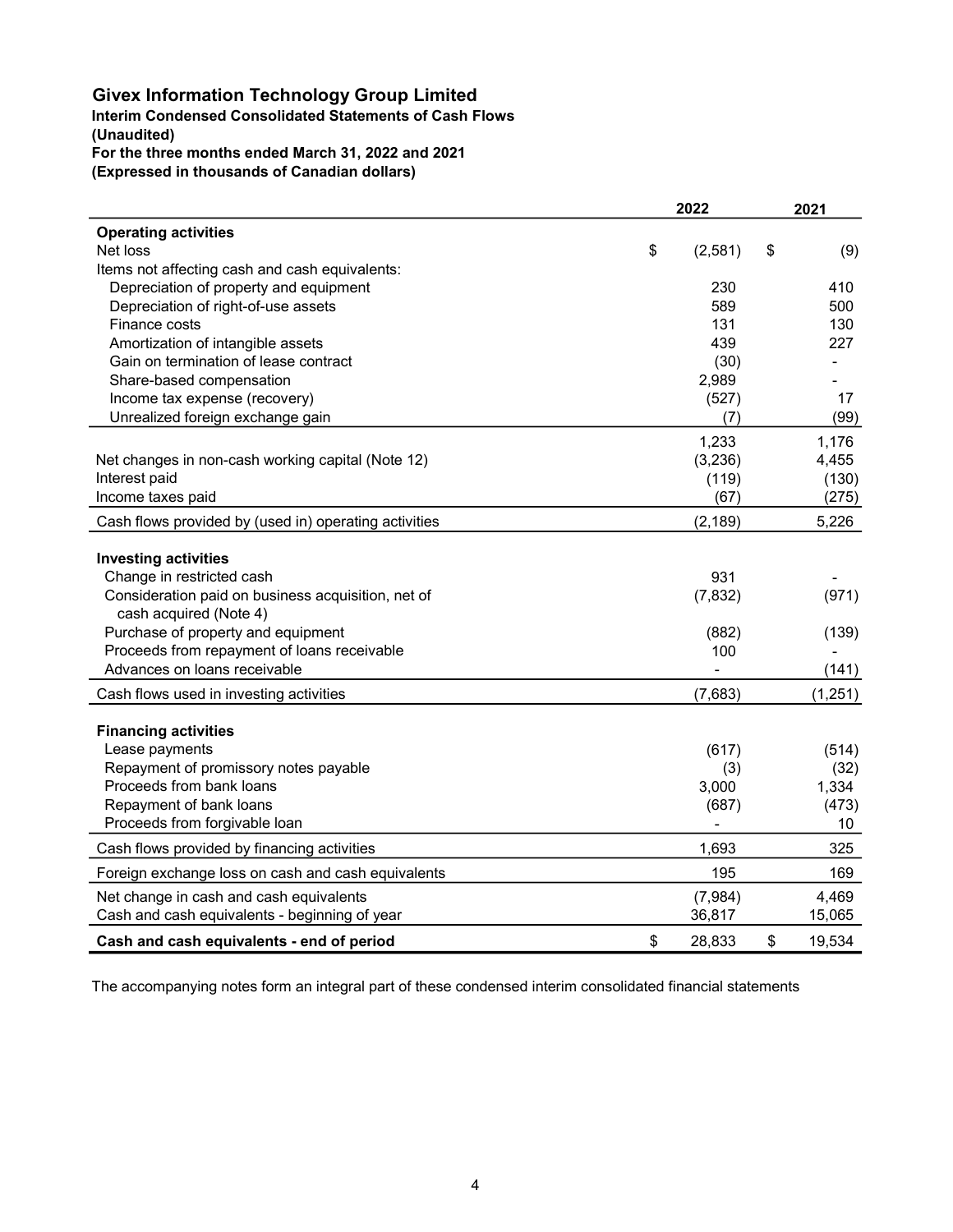#### 1. Nature of business

Givex Information Technology Group Limited (formerly County Capital 2 Ltd. – "County") (the "Corporation" or "Givex") was incorporated pursuant to the Business Corporations Act (British Columbia) on October 15, 2019.

The Corporation develops, sells, installs and supports five key technology solutions for merchants of all sizes, including single store locations and Fortune 500 companies with thousands of locations. A Givex client can use one or all of the Corporation's services as they are all designed and built to work together on one single platform. These solutions are Customer Engagement (including gift and loyalty), Enterprise POS, Payments, Integrations, and Analytics.

These unaudited condensed interim consolidated financial statements comprise Givex and its controlled subsidiaries. The Corporation's head office is located at 134 Peter Street, Suite 1400, Toronto,

The Corporation's shares are listed on the Toronto Stock Exchange (the "TSX") under the stock symbol "GIVX".

#### 2. Basis of presentation

These unaudited condensed interim consolidated financial statements have been prepared in accordance with International Financial Reporting Standards ("IFRS") applicable to the preparation of interim financial statements, including International Accounting Standard (IAS) 34, Interim Financial Reporting , as issued by the International Accounting Standards Board (IASB). Certain information and disclosures have been omitted or condensed. The same accounting policies and methods of computation were followed in the preparation of these condensed interim consolidated financial statements<br>as were followed in the prep with the Corporation's annual audited consolidated financial statements and notes thereto for the fiscal year ended December 31, 2021. Certain comparative figures have been reclassified in order to conform to the current period presentation.

These unaudited condensed interim consolidated financial statements were approved for issue by the Audit Committee of the Corporation on May 13, 2022.

#### 3. Significant accounting policies

#### (a) Changes in subsidiaries

During the three months ended March 31, 2022, the Corporation acquired a 100% interest in Loyalty Lane, Inc. and 1157457 Ontario Inc. (operating as Kalex Equipment Services), each of which are now wholly-owned subsidiaries of the Corporation (note 4).

#### (b) Use of estimates and judgments

The preparation of the unaudited condensed interim consolidated financial statements in accordance with IFRS requires management to make judgments, estimates and assumptions that affect the application of accounting policies and the reported amounts of assets, liabilities and reported amounts of revenues and expenses during the period. These estimates and assumptions are based on historical experience, expectations of the future, and other relevant factors and are reviewed regularly. Revisions to accounting estimates are recognized in the period in which the estimates are revised and in any future period affected. Actual results may differ from these estimates.

In preparing these unaudited condensed interim consolidated financial statements, the significant judgments made by management in applying the Corporation's accounting policies and the key sources of uncertainty are the same as those applied and described in the Corporation's annual audited consolidated financial statements for the year ended December 31, 2021.

#### 4. Business combinations

#### (a) Loyalty Lane, Inc.

On February 17, 2022, the Corporation acquired all of the issued and outstanding shares of Loyalty Lane, Inc., a company incorporated under the laws of Georgia carrying on the business of providing loyalty and rewards transaction processing for independent grocers in exchange for cash consideration as described below. The consideration paid was allocated to the net identifiable assets acquired<br>based on their acquisit consolidated financial statements of the Corporation. The transaction is summarized as follows:

#### Consideration paid

| Cash and cash equivalents                                                   | 7,438   |
|-----------------------------------------------------------------------------|---------|
| 189,081 common shares issued to existing shareholders of Loyalty Lane, Inc. | 189     |
|                                                                             | 7,627   |
| Fair value of net identifiable assets acquired                              |         |
| Cash and cash equivalents                                                   | 389     |
| Trade receivables                                                           | 574     |
| Prepaid expenses and deposits                                               | 53      |
| Software                                                                    | 44      |
| Customer list                                                               | 4,800   |
| Trade and other payables                                                    | (1,200) |
| Deferred tax liability                                                      | (1,008) |
|                                                                             | 3,652   |
| Goodwill                                                                    | 3,975   |

The goodwill related to the acquisition of Loyalty Lane, Inc. is composed of the benefits of increasing the Corporation's strategic position by expanding its geographic market presence, the line of<br>business presence and ga

The amounts of revenue contributed by Loyalty Lane, Inc. from the date of acquisition and included in the Corporation's interim condensed consolidated statements of loss and comprehsive loss for the three months ended March 31, 2022 is \$699. The amount of net income contributed by Loyalty Lane, Inc. from the date of acquisition and included in the Corporation's interim condensed consolidated statements of loss and comprehensive loss for the three months ended March 31, 2022 is \$18. The business acquisition did not have a material impact on either the Corporation's revenue or the interim condensed statements of loss and comprehensive loss as if the acquisition had occurred at the beginning of the annual reporting period.

The initial accounting for the business combination is determined using provisional amounts. Adjustments to provisional amounts, and the recognition of newly identified assets and liabilities may be made within the measurement period.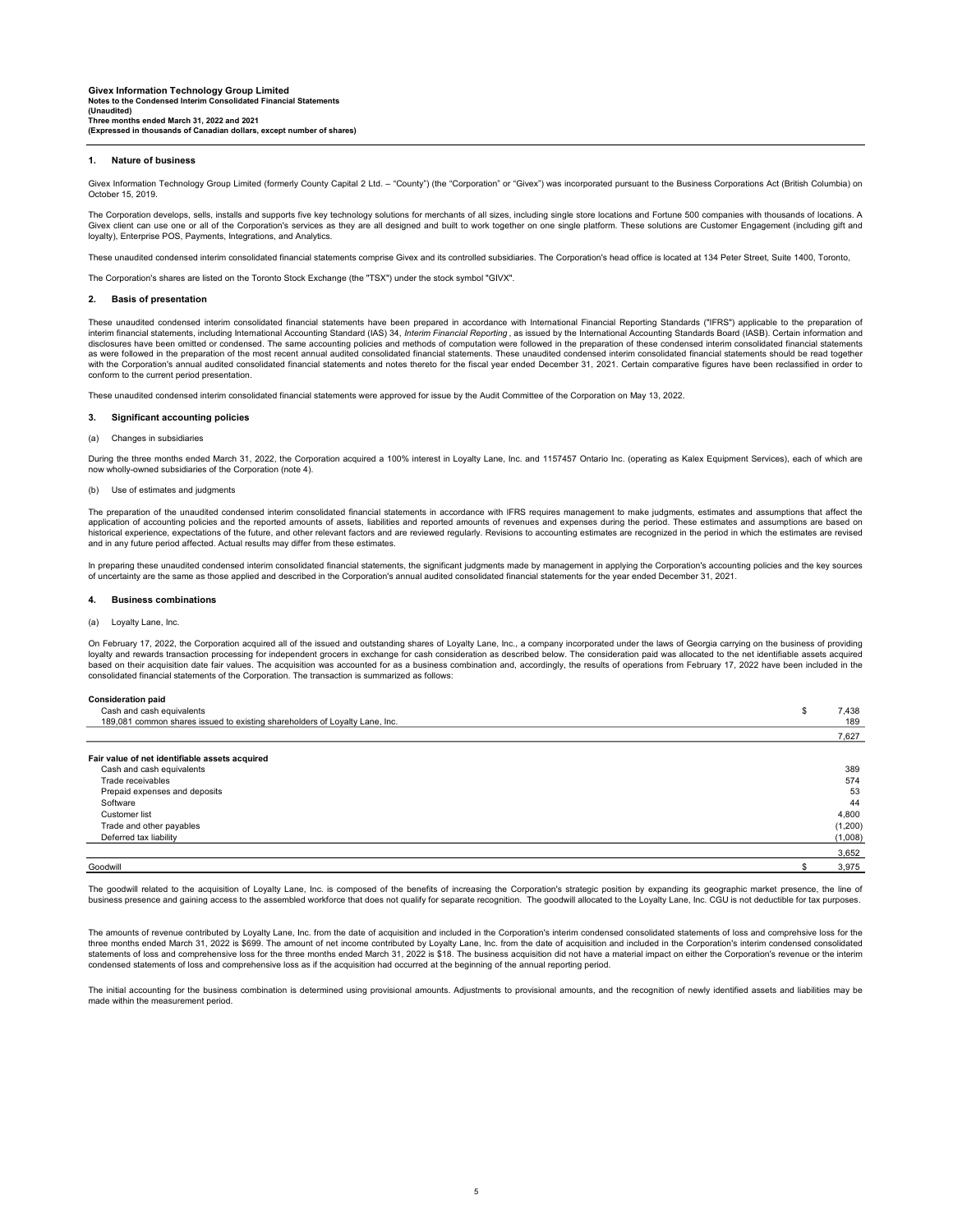#### 4. Business combinations (continued)

#### (b) 1157457 Ontario Inc. (operating as Kalex Equipment Services)

On January 25, 2022, the Corporation acquired all of the issued and outstanding shares of 1157457 Ontario Inc. (operating as Kalex Equipment Services "Kalex"), a company incorporated under the<br>laws of Ontario for the consi providing on-line and other support services to the POS retail equipment stores. The consideration paid was allocated to the net identifiable assets acquired based on their acquisition date fair values.<br>The acquisition was statements of the Corporation for the three months ended. The transaction is summarized as follows:

| <b>Consideration paid</b>                                      |    |                          |
|----------------------------------------------------------------|----|--------------------------|
| Cash and cash equivalents                                      | \$ | 1,000                    |
| Promissory note payable                                        |    | 957                      |
| 625,000 common shares issued to existing shareholders of Kalex |    | 500                      |
|                                                                |    | 2,457                    |
| Fair value of net identifiable assets acquired                 |    |                          |
| Cash                                                           |    | 217                      |
| Trade receivables                                              |    | 905                      |
| Prepaid expenses and deposits                                  |    | 17                       |
| Inventory                                                      |    | 262                      |
| Property and equipment                                         |    | 39                       |
| Right-of-use assets                                            |    | 254                      |
| Customer list                                                  |    | 1,965                    |
| Trade and other payables                                       |    | (393)                    |
| Lease liabilities                                              |    | (254)                    |
| Deferred tax liability                                         |    | (555)                    |
|                                                                |    | 2,457                    |
| Goodwill                                                       | S  | $\overline{\phantom{a}}$ |

The amounts of revenue contributed by Kalex from the date of acquisition and included in the Corporation's condensed interim consolidated statements of loss for the three months ended March 31, 2022 is \$792. The amount of net income contributed by Kalex from the date of acquisition and included in the Corporation's condensed interim consolidated statements of loss for the three months ended March 31, 2022 is \$51. The business acquisition did not have a material impact on either the Corporation's revenue or the interim condensed statements of loss and comprehensive loss as if the acquisition had occurred at the beginning of the annual reporting period.

The initial accounting for the business combination is determined using provisional amounts. Adjustments to provisional amounts, and the recognition of newly identified assets and liabilities may be made within the measurement period.

#### 5. Goodwill

For impairment testing, goodwill acquired through business combinations is allocated to the various CGUs.

The carrying amount of goodwill allocated to each of the CGUs is as follows:

|                                                              |  |            |  |         |   |     |     | Easy Information |      |          |  |                          |              |  |  |  |  |  |  |  |  |  |  |  |  |  |  |                      |  |                                      |  |                       |                            |  |                       |  |       |
|--------------------------------------------------------------|--|------------|--|---------|---|-----|-----|------------------|------|----------|--|--------------------------|--------------|--|--|--|--|--|--|--|--|--|--|--|--|--|--|----------------------|--|--------------------------------------|--|-----------------------|----------------------------|--|-----------------------|--|-------|
|                                                              |  | ValuAccess |  | Limited |   |     |     |                  |      |          |  |                          |              |  |  |  |  |  |  |  |  |  |  |  |  |  |  | Givex<br>Canada Corp |  | <b>Owen Business</b><br>Systems Ltd. |  | Solutions<br>SA DE CV | PI Cash<br>Système S.à.r.l |  | Loyalty<br>Lane, Inc. |  | Total |
| Cost                                                         |  |            |  |         |   |     |     |                  |      |          |  |                          |              |  |  |  |  |  |  |  |  |  |  |  |  |  |  |                      |  |                                      |  |                       |                            |  |                       |  |       |
| Balance as at January 1, 2021<br>Acquisition of a subsidiary |  | 177        |  | 381     | S | 584 | \$. | 762              | - 35 | -<br>572 |  | $\overline{\phantom{a}}$ | 1,904<br>572 |  |  |  |  |  |  |  |  |  |  |  |  |  |  |                      |  |                                      |  |                       |                            |  |                       |  |       |
| As at December 31, 2021                                      |  | 177        |  | 381     |   | 584 |     | 762              |      | 572      |  |                          | 2,476        |  |  |  |  |  |  |  |  |  |  |  |  |  |  |                      |  |                                      |  |                       |                            |  |                       |  |       |
| Acquisition of a subsidiary (Note 4)                         |  |            |  | -       |   |     |     |                  |      |          |  | 3,975                    | 3,975        |  |  |  |  |  |  |  |  |  |  |  |  |  |  |                      |  |                                      |  |                       |                            |  |                       |  |       |
| As at March 31, 2022                                         |  | 177        |  | 381     |   | 584 |     | 762              |      | 572      |  | 3.975                    | 6,451        |  |  |  |  |  |  |  |  |  |  |  |  |  |  |                      |  |                                      |  |                       |                            |  |                       |  |       |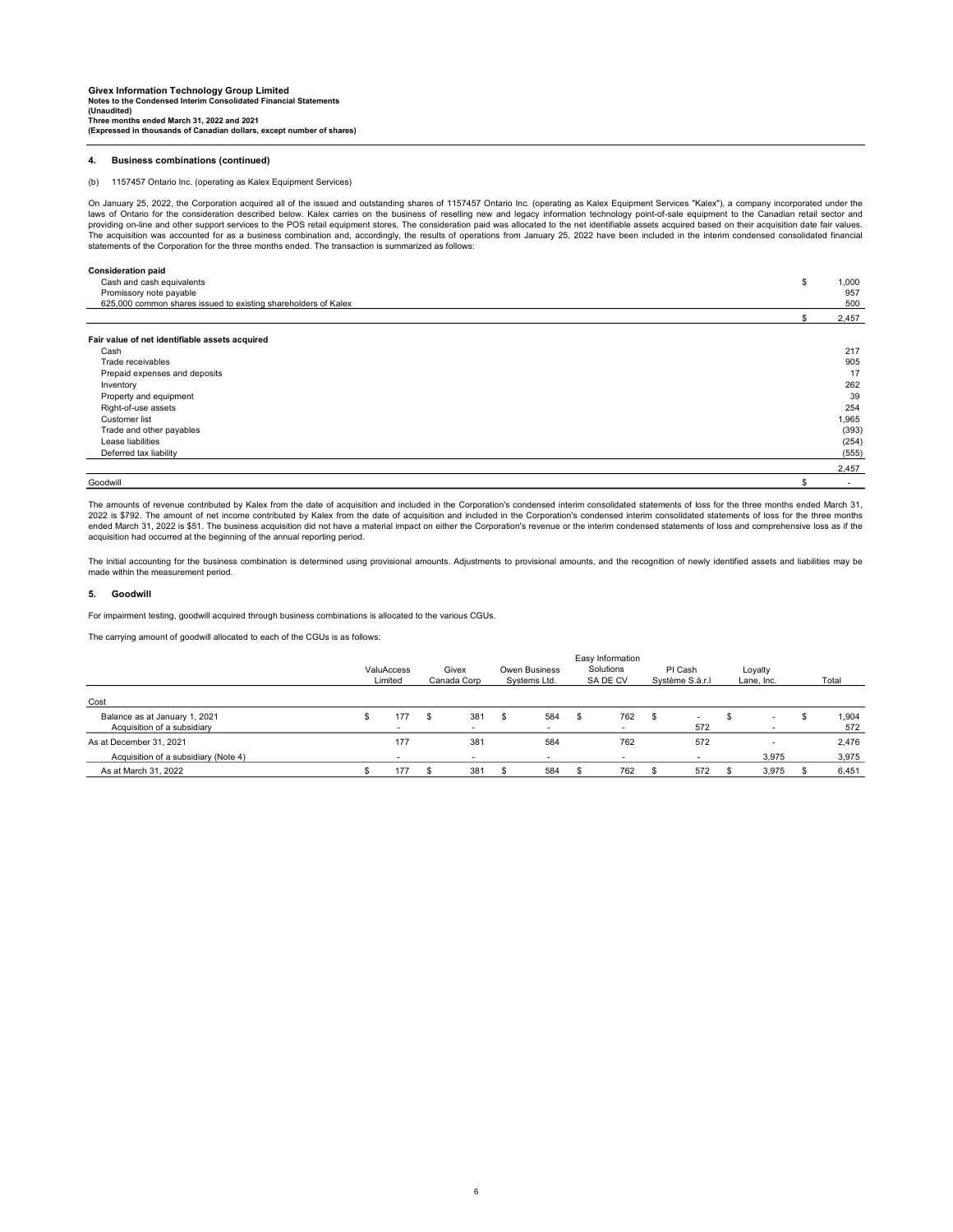#### 6. Intangible assets

|                                                                         |     | Customer list<br>\$<br>5,209<br>595<br>5,804<br>6,765<br>12,569<br>\$ |    |          |     | Software       |  | Total |
|-------------------------------------------------------------------------|-----|-----------------------------------------------------------------------|----|----------|-----|----------------|--|-------|
| Cost                                                                    |     |                                                                       |    |          |     |                |  |       |
| Balance as at January 1, 2021<br>Acquired through business combinations |     |                                                                       | S  | 69       | \$. | 5,278<br>595   |  |       |
| As at December 31, 2021<br>Acquired through business combinations       |     |                                                                       |    | 69<br>44 |     | 5,873<br>6,809 |  |       |
| As at March 31, 2022                                                    |     |                                                                       | £. | 113      | S.  | 12,682         |  |       |
| Accumulated amortization                                                |     |                                                                       |    |          |     |                |  |       |
| Balance as at January 1, 2021<br>Additions                              | \$  | 2,035<br>1,161                                                        | s  | 22<br>14 | \$  | 2,057<br>1,175 |  |       |
| As at December 31, 2021<br>Additions                                    |     | 3,196<br>436                                                          |    | 36<br>3  |     | 3,232<br>439   |  |       |
| As at March 31, 2022                                                    | \$  | 3,632                                                                 | £. | 39       | \$. | 3,671          |  |       |
| Net book value                                                          |     |                                                                       |    |          |     |                |  |       |
| As at December 31, 2021                                                 | ፍ   | 2,608                                                                 | ፍ  | 33       |     | 2,641          |  |       |
| As at March 31, 2022                                                    | \$. | 8,937                                                                 | \$ | 74       | £.  | 9,011          |  |       |

#### 7. Bank loans

A continuity schedule of the Corporation's bank loans is as follows:

|                                                                      | Bank loan #1<br>(a)                        |   | Bank loan #2<br>(b)     | Bank loan #3                                | Bank loan #4<br>(c)    | Total |                           |
|----------------------------------------------------------------------|--------------------------------------------|---|-------------------------|---------------------------------------------|------------------------|-------|---------------------------|
| Balance as at January 1, 2021<br>Additions<br>Repayment of principal | 646<br>1,954                               | ж | 3,560<br>(1,871)        | 26<br>\$<br>$\overline{\phantom{a}}$<br>(8) | 115<br>-S<br>-<br>(44) | -30   | 4,347<br>1,954<br>(1,923) |
| As at December 31, 2021<br>Additions<br>Repayment of principal       | 2,600<br>$\overline{\phantom{a}}$<br>(144) |   | 1,689<br>3,000<br>(530) | 18<br>(2)                                   | 71<br>-<br>(11)        |       | 4,378<br>3,000<br>(687)   |
| As at March 31, 2022                                                 | 2,456                                      |   | 4,159                   | 16                                          | 60                     |       | 6,691                     |
| Less: current portion                                                | (2, 456)                                   |   | (1,548)                 | (9)                                         | (42)                   |       | (4,055)                   |
|                                                                      | $\overline{\phantom{a}}$                   |   | 2,611                   |                                             | 18                     |       | 2,636                     |

(a) The Corporation has an operating line of credit with maximum borrowings of \$3,000. The facility is due on demand and bears interest at the bank's prime rate plus 0.5% per annum with interest payable monthly.

(b) The Corporation has a revolving term facility with maximum borrowings of \$10,000 with a Canadian chartered bank. The facility is only made available to fund acquisitions that meet the conditions required by the bank. This facility bears interest at the bank's prime rate plus 1.75% per annum, payable in 36 equal monthly instalments of principal and interest. Prepayment is permitted without<br>penalty at any time in wh

(c) The Corporation has a term loan payable in blended monthly payments of \$4 including interest accrued at 2.80% per annum maturing September 10, 2023. Computer equipment with a carrying<br>amount of approximately \$76 (Decem

Bank loan #1 and #2 are secured by a general security agreement constituting a first ranking security interest in all the assets of Givex Canada Corporation, general postponement and subordination of payments to shareholder and intercompany loans. In addition, all entities under the definition of the consolidated group in the agreement terms have provided a guarantee for an unlimited amount on the<br>facilities. The Corpo current liabilities of not less than 1.25:1, a Consolidated Fixed Coverage Ratio of not less than 1.20 to 1.00, a minimum Equity to Capitalization Ratio of not less than 20% and a Consolidated Total Funded Debt to Consolidated EBITDA ratio equal to or less than 3.00:1. During the three months ended March 31, 2022, the Corporation was in compliance with the covenants. Bank loan #3 and bank loan #4 do not have covenants.

In addition to the above loans, the Corporation has a non-revolving lease facility with maximum borrowings of \$305. The facility bears interest at the bank's prime rate plus 1.00% per annum. As at March<br>31, 2022, the balan

#### 8. Share capital

The Corporation's authorized share capital consists of (i) an unlimited number of common shares, issuable in series and (ii) an unlimited number of preferred shares, issuable in a series. The Corporation has only issued common shares at March 31, 2022 and December 31, 2021.

#### 9. Income taxes

As at March 31, 2022, Givex Canada Corp. is subject to an ongoing tax audit by the Canada Revenue Agency pertaining to management fees charged by Givex Corporation to Givex Canada Corp. If the tax authority is successful with their challenges, the Corporation's income tax expense may be adversely affected.